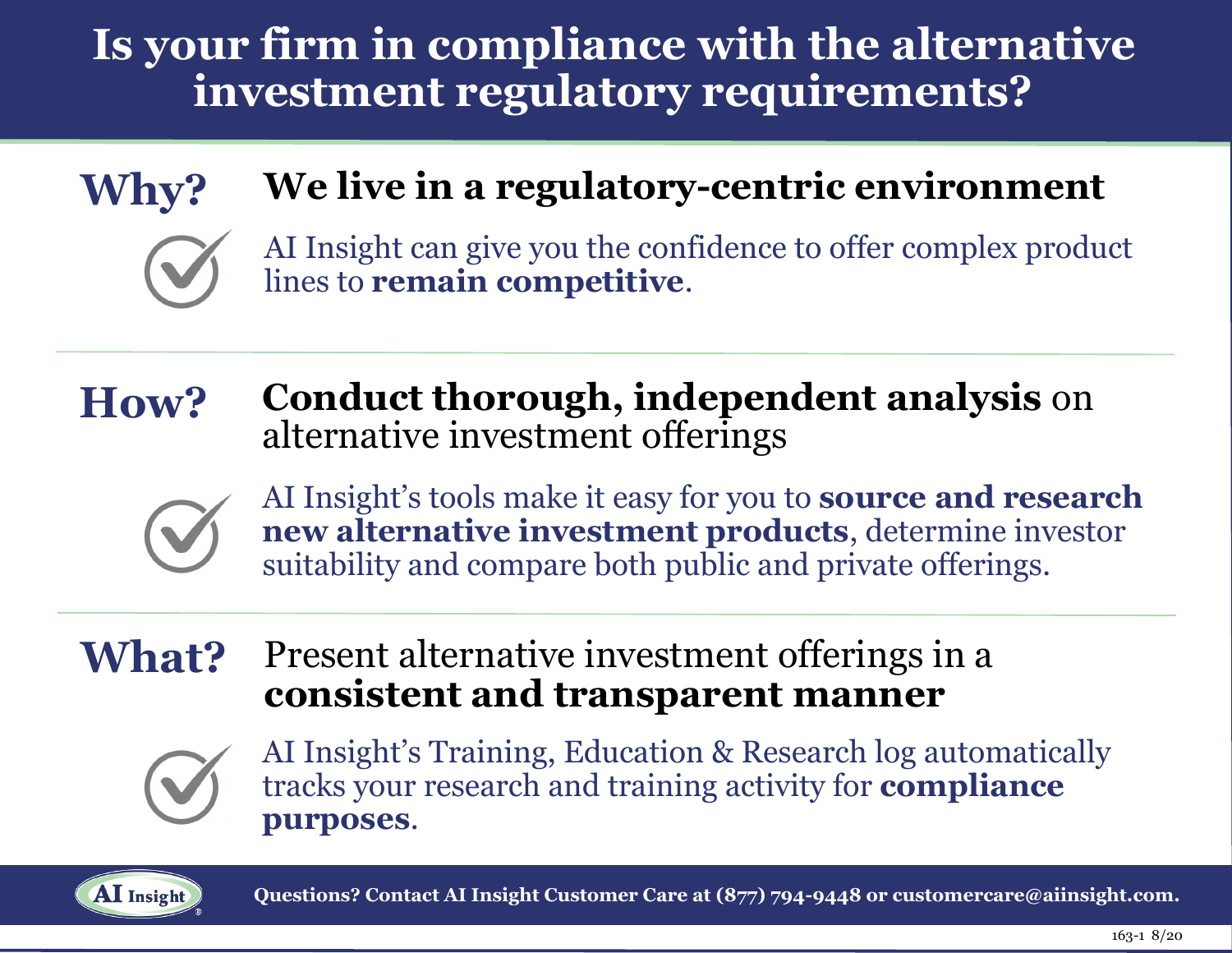#### **Reference the following SEC Alerts and the corresponding AI Insight platform tools that offer regulatory support.**



| <b>SEC Alert</b>                                                                                            | <b>Excerpts of SEC Alert</b>                                                                                                                                                                                                                                                                                                                                                                                                                                                                             | <b>AI Insight Support of SEC Alert</b>                                                                                                                                                                                                                                                                                                                                                                                                                   |
|-------------------------------------------------------------------------------------------------------------|----------------------------------------------------------------------------------------------------------------------------------------------------------------------------------------------------------------------------------------------------------------------------------------------------------------------------------------------------------------------------------------------------------------------------------------------------------------------------------------------------------|----------------------------------------------------------------------------------------------------------------------------------------------------------------------------------------------------------------------------------------------------------------------------------------------------------------------------------------------------------------------------------------------------------------------------------------------------------|
| <b>SEC Examination</b><br><b>Priorities 2020</b><br>(Additional focus<br>areas involving<br><b>RIAs</b> )   | <b>OCIE will continue to review the</b><br>$\Rightarrow$<br>compliance programs of RIAs, including<br>whether those programs and their policies and<br>procedures, are reasonably designed,<br>implemented, and maintained.<br>$\Rightarrow$ Areas of focus will include whether the firms<br>maintain effective compliance programs to<br>address the risks associated with best execution,<br>prohibited transactions, fiduciary advice, or<br>disclosure of conflicts regarding such<br>arrangements. | $\checkmark$ AI Insight provides tools to help RIAs<br>source and research new alternative<br>investment products, determine investor<br>suitability and compare both public and private<br>offerings.<br>$\checkmark$ You may compare 120+ program features<br>including offering price, distribution rates,<br>compensation structures, all aspects of offering<br>fees, net proceeds and more.                                                        |
| <b>SEC Investor</b><br><b>Bulletin: Private</b><br><b>Placements</b><br><b>Under</b><br><b>Regulation D</b> | $\Rightarrow$ Your [financial professional] must determine<br>whether an investment in the private placement<br>is suitable for you.<br>This means your [financial professional] will<br>$\Rightarrow$<br>have to consider factors such as your age,<br>financial situation, current and future needs,<br>investment objectives and tax status.<br>$\Rightarrow$ It is important for [the investor] to obtain<br>all the information that you need to make<br>an informed investment decision.           | AI Insight provides unbiased<br>$\checkmark$<br>representation of offerings at the program<br>level consistent with the current prospectus or<br>PPM.<br>AI Insight currently covers 171 private<br>$\checkmark$<br>funds that are raising capital, representing<br>just over \$8.2 billion in capital raise/AUM <sup>1</sup> . AI<br>Insight users have access to research, sort,<br>compare, and analyze all of the funds in our<br>coverage universe. |